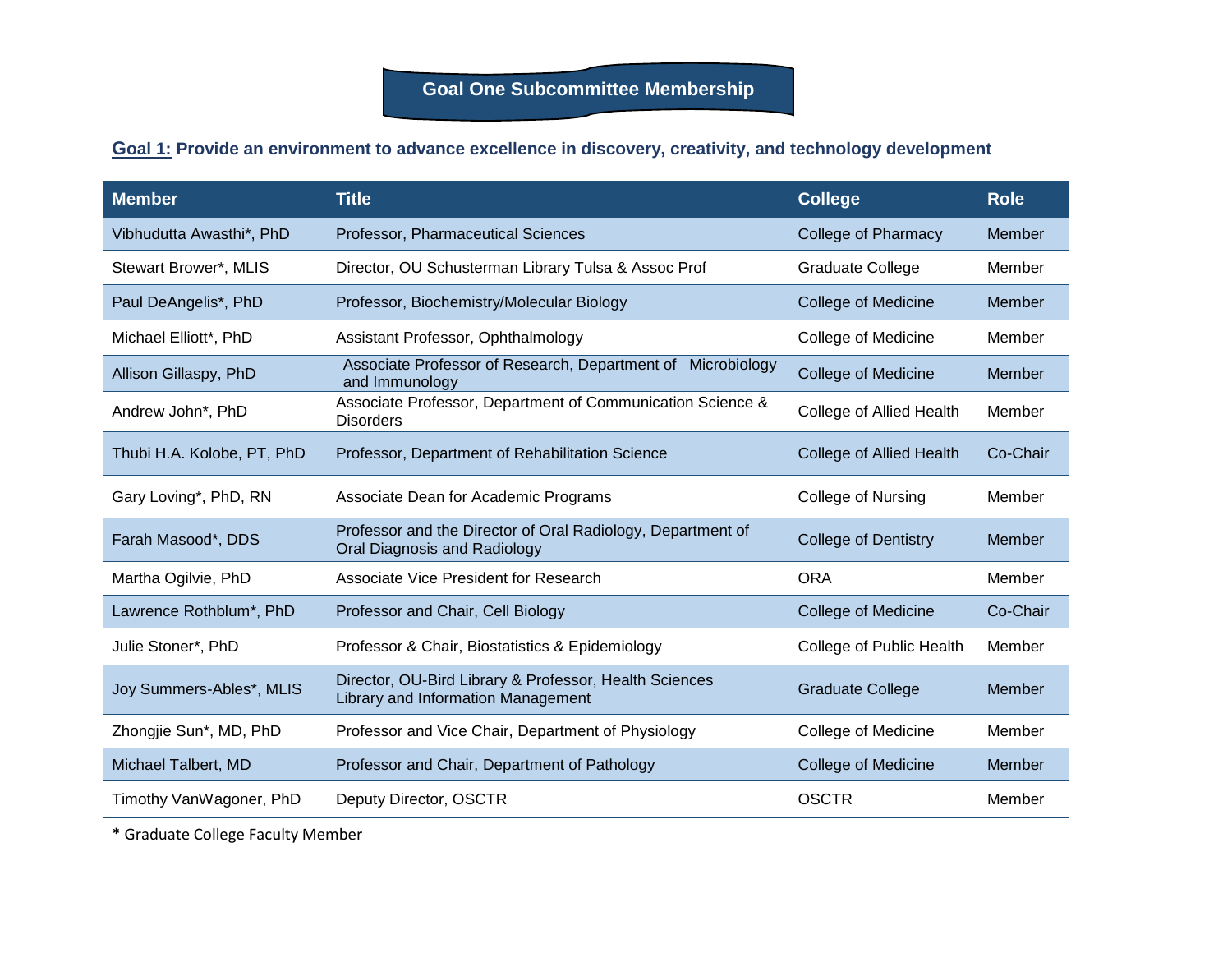## **Goal 2: Advance team-based research**

| <b>Member</b>                | <b>Title</b>                                                                                            | <b>College</b>                  | <b>Role</b> |
|------------------------------|---------------------------------------------------------------------------------------------------------|---------------------------------|-------------|
| Sarah Buckingham*, PhD       | Professor & Vice Chair, Department of Communication Science<br>& Disorder                               | <b>College of Allied Health</b> | Member      |
| Valerie Jernigan*, DrPH, MPH | Associate Professor, Health Promotion Sciences                                                          | College of Public Health        | Member      |
| Min Li*, PhD                 | Professor, Medicine Hematology/Oncology                                                                 | <b>College of Medicine</b>      | Member      |
| Jordan Metcalf*, MD          | Professor and Research Director,<br>Pulm. & Crit. Care Div./Department of Medicine                      | <b>College of Medicine</b>      | Member      |
| Priyabrata Mukherjee*, PhD   | Professor, Pathology & Stephenson Cancer Center                                                         | <b>College of Medicine</b>      | Member      |
| Lida Radfar*, DDS, MS        | Associate Professor, Department of Oral Diagnosis and<br>Radiology                                      | <b>College of Dentistry</b>     | Member      |
| James Regens*, PhD           | Regents Professor and Director, Center for Intelligence &<br><b>National Security</b>                   | College of Public Health        | Member      |
| Arlan Richardson*, PhD       | Professor of Geriatric Medicine                                                                         | <b>College of Medicine</b>      | Co-Chair    |
| Susan B. Sisson*, PhD, RDN   | Associate Professor, Department of Nutritional Sciences                                                 | <b>College of Allied Health</b> | Member      |
| Grant Skrepnek*, PhD         | Associate Professor, Department of Pharmacy Clinical & Admin<br>Science                                 | College of Pharmacy             | Co-Chair    |
| David Thompson*, PhD, PT     | Associate Professor, Department of Biostatistics & Epidemiology                                         | College of Public Health        | Member      |
| Sara Vesely*, PhD            | Professor of Biostatistics and Epidemiology and<br><b>Assistant Dean of Academic Affairs</b>            | College of Public Health        | Member      |
| Janet Wilson*, PhD, RN       | Associate Professor & Associate Director, RCGNE Community<br><b>Based Interdisciplinary</b><br>Research | <b>College of Nursing</b>       | Member      |
| Jie Wu*, PhD                 | Professor, Department of Pathology & Stephenson<br><b>Cancer Center</b>                                 | <b>College of Medicine</b>      | Member      |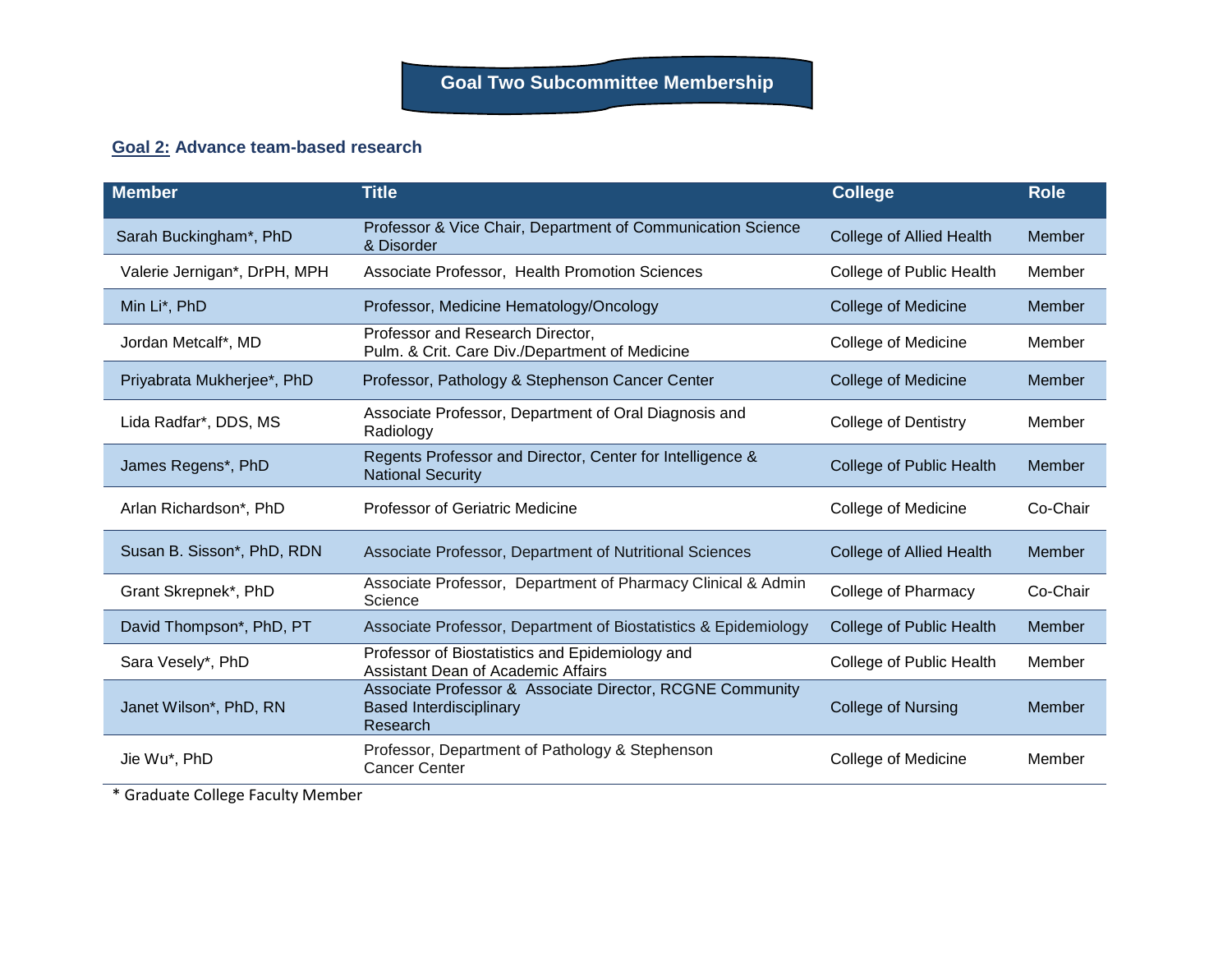## **Goal 3: Accelerate translational research**

| <b>Member</b>                      | <b>Title</b>                                                                                            | <b>College</b>                                   | <b>Role</b>   |
|------------------------------------|---------------------------------------------------------------------------------------------------------|--------------------------------------------------|---------------|
| David Bard, PhD                    | Associate Professor, Department of Pediatrics and<br>Director, Biomedical & Behavioral Methodology Core | <b>College of Medicine</b>                       | Member        |
| Laura Beebe*, PhD                  | Professor, Department of Biostatistics and<br>Epidemiology                                              | College of Public Health                         | Co-Chair      |
| Carol Dionne*, PT, DPT, PhD        | Associate Professor, Department of Rehabilitation<br><b>Sciences</b>                                    | <b>College of Allied Health</b>                  | Member        |
| Mark Doescher, MD, MSPH            | Professor, Department of Family and Preventive<br>Medicine & Stephenson Cancer Center                   | College of Medicine                              | Member        |
| Kathleen Dwyer*, PhD, RN           | Professor, Nursing Academic Programs                                                                    | College of Nursing                               | Co-Chair      |
| Fernando Esteban-Florez*, DDS, PhD | Assistant Professor, Departments of Restorative Dentistry<br>and Orthodontics                           | <b>College of Dentistry</b>                      | Member        |
| David Kendrick, MD, MPH            | Chair, Department of Medical Informatics and Associate<br>Vice Provost for Strategic Planning at OUHSC  | OU-Tulsa, School of<br><b>Community Medicine</b> | Member        |
| Robert Scofield*, MD               | Professor, Department of Medicine Endocrinology                                                         | College of Medicine                              | Member        |
| Timothy VanWagoner, PhD            | Deputy Director, OSCTR                                                                                  | <b>OSCTR</b>                                     | <b>Member</b> |
| Frances Wen, PhD<br>.              | Associate Professor, CMT Family Practice                                                                | OU-Tulsa, School of<br><b>Community Medicine</b> | Member        |